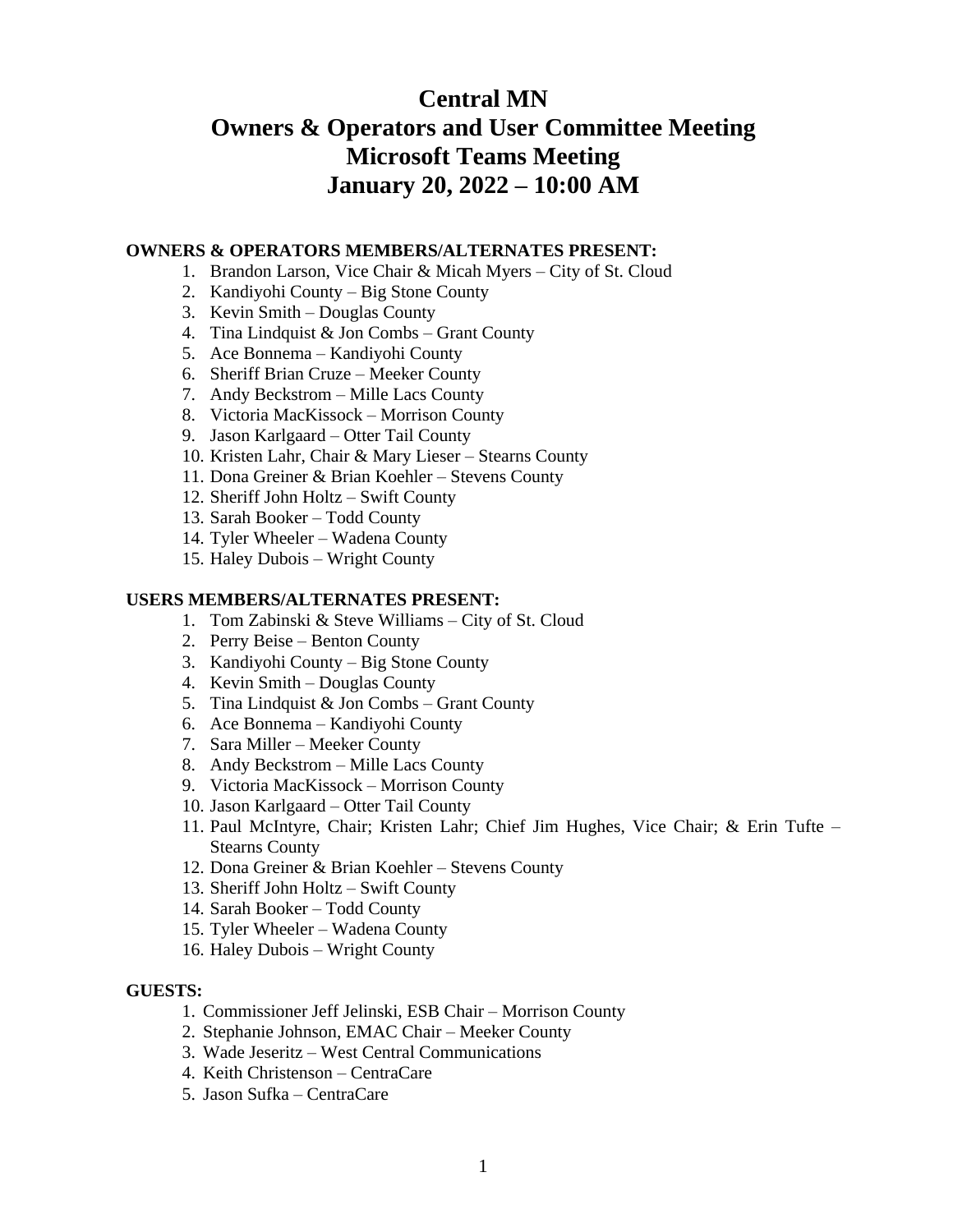# **OWNERS & OPERATORS MEMBERS/ALTERNATES ABSENT:**

- 1. Benton County
- 2. Pope County
- 3. Traverse County
- 4. Wilkin County

# **USER MEMBERS/ALTERNATES ABSENT:**

- 1. Pope County
- 2. Traverse County
- 3. Wilkin County

# **CALL TO ORDER:**

Meeting called to order by O&O Chair Kristen Lahr at 10:00 a.m.

# **INTRODUCTIONS:**

Introductions were conducted. There was a quorum for both Committees.

# **APPROVAL OF AGENDA:**

*Stearns County made a motion to approve the O&O/Users Agenda. Morrison County seconded, motion carried.* Roll Call Vote: City of St. Cloud – Aye; Benton County – Aye; Big Stone County – Aye; Douglas – Aye; Grant – Aye; Kandiyohi – Aye; Meeker – Aye; Mille Lacs – Aye; Morrison – Aye; Otter Tail – Aye; Stearns – Aye; Stevens – Aye; Swift – Aye; Todd – Aye; Wadena – Aye; Wright – Aye.

# **APPROVAL OF MINUTES:**

*Morrison County made a motion to approve the November 18, 2021 O&O/Users minutes. Todd County seconded, motion carried.* Roll Call Vote: City of St. Cloud – Aye; Benton – Abstain; Big Stone County – Aye; Douglas – Aye; Grant – Aye; Kandiyohi – Aye; Meeker – Aye; Mille Lacs – Aye; Morrison – Aye; Otter Tail – Aye; Stearns – Aye; Stevens – Aye; Swift – Aye; Todd – Aye; Wadena – Aye; Wright – Aye.

## **COMMUNICATIONS:**

a. Regional Stakeholder Engagement Meeting

Lahr reported an updated agenda has been published. The meeting was originally posted to be held both virtually and in-person in Stearns County. However, with the increase cases of COVID-19, the in-person location has been cancelled. ECN has restructured the agenda a into 1-hour or 90-minute blocks, so users can join for items that are of interest. They are scheduled throughout the day. It is still a 5-6 hour meeting, but you can join and drop-off.

## **O&O BUSINESS:**

a. CM Analyzer rotation schedule

Larson reported the analyzer is with Morrison County. Once they are done in a few weeks the next agency is Todd County.

b. COML Renewal – Ace Bonnema

Lahr reported Bonnema is renewing his COML activities for the COMU experience record. He has attached subsequent 205s that do support the activities he has completed in the last few years. One point for a 205 for the Spicer  $4<sup>th</sup>$  of July event. Three points as a COML for the Paynesville Air Show this past August, and was able to sign-off taskbooks for both Lahr and Larson through that event. Bonnema was integral in the planning and coordination of that.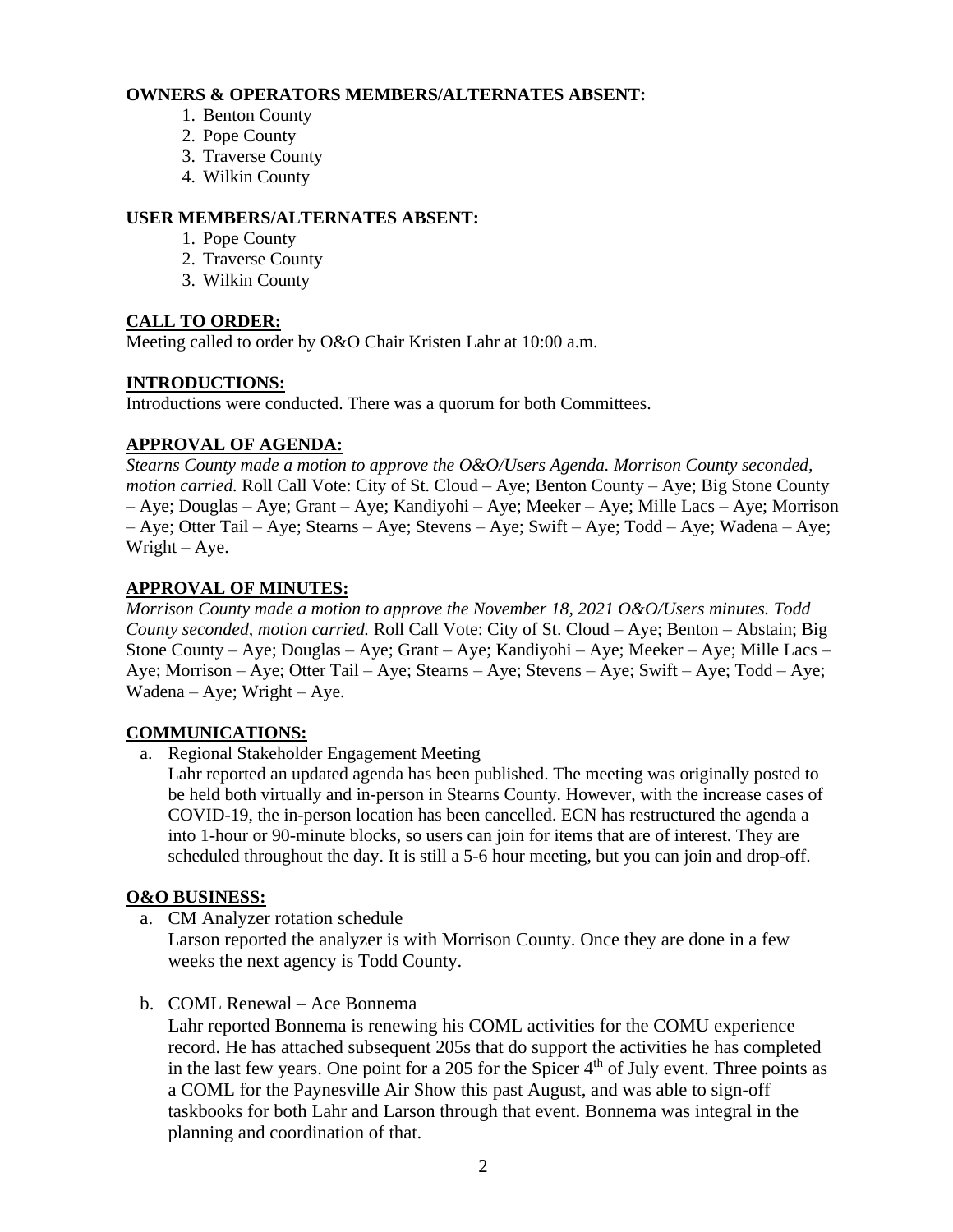#### **O&O BUSINESS:** (Continued)

- b. COML Renewal Ace Bonnema (Continued)
	- Then another point for a 205 created for the Kandiyohi County Fair. Lahr looked for a motion to approve. *Meeker County motioned. City of St. Cloud seconded.* Roll Call Vote: City of St. Cloud – Aye; Big Stone County – Aye; Douglas – Aye; Grant – Aye; Kandiyohi – Aye; Meeker – Aye; Mille Lacs – Aye; Morrison – Aye; Otter Tail – Aye; Stearns – Aye; Stevens – Aye; Swift – Aye; Todd – Aye; Wright – Aye. *Motion carried.*
- c. Regional Talkgroup Request US Postal Inspections Service

Lahr reported we received this from our RIC Steve Tait. Lahr stated Tait notes in his email that the US Postal Inspection Service is requesting permission to access the newly created regional encrypted interoperability talkgroups. Their original request was approved by the region in late 2019. The supporting document in your packet is the updated request. Lahr explained the US Postal Inspection Service is a post-certified inspection service, so they are technically law enforcement. They would be qualified for CM 2LE-5LE in their request as well. Lahr stated we would be looking for a motion to approve. Larson asked two questions on EMS Hail and Emergency Management talkgroups. Larson would ask for EMAC to speak up about this. Not sure if those are talkgroups that for a postal inspector would benefit them in any way for those two talkgroups. McIntyre stated as far as EMS Hail goes, McIntyre does not know if they would have a benefit to it. We would not be against them having it, but there is very little traffic on them. Lahr knows originally the region did deem Emergency Management to be for Emergency Managers only. Tufte reported we utilize this most regularly during exercises and for severe weather events that are affecting the region. Similar to McIntyre explaining the EMS one, this is not a regular use. If you are listening or scanning there probably is not generally conversation on it. Lahr asked do we have a motion by any of the members to approve or deny or approve with any subsequent modifications to the request? *Kandiyohi County motioned to approve without the EMS/Emergency Management talkgroups. City of St. Cloud seconded.* Karlgaard asked you said they are technically law enforcement. Are they licensed law enforcement officers? McIntyre had a friend that had a friend that used to work for them if it is the law enforcement side, they are considered a licensed federal agent. That was Lahr's understanding just by requests that have come through LMR in the past. They have LTACs in their radios as well. Roll Call Vote: City of St. Cloud – Aye; Big Stone County – Aye; Douglas – Aye; Grant – Aye; Kandiyohi – Aye; Meeker – Aye; Mille Lacs – Aye; Morrison – Aye; Otter Tail – Aye; Stearns – Aye; Stevens – Aye; Swift – Aye; Todd – Aye; Wright – Aye. *Motion carried.*

## d. CentraCare CM Encrypted TG Permission Request

Larson reached out to Keith Pattison and looked for some clarification. He is looking for our all-discipline encrypted talkgroups, so CM 6 encrypted through 12 encrypted. He said only if the region felt they should have the law enforcement ones, they would accept them, but it was not part of their request. Lahr stated because CentraCare has a participation plan, they are technically a participating member in the Central Region. They are not represented on committees as such. We thought we would put it on the agenda just for transparency sake and discussion. Lahr asked would they have necessarily needed to have it on the O&O agenda for approval if they are a participating member in the Central Region? Or could they have just requested them from the Regional Coordinator? McIntyre asked is there a regional plan or a state plan like McIntyre's? Lahr believes it is a state plan. McIntyre knows mine technically was not, so he had to seek permission because it was not technically the regions.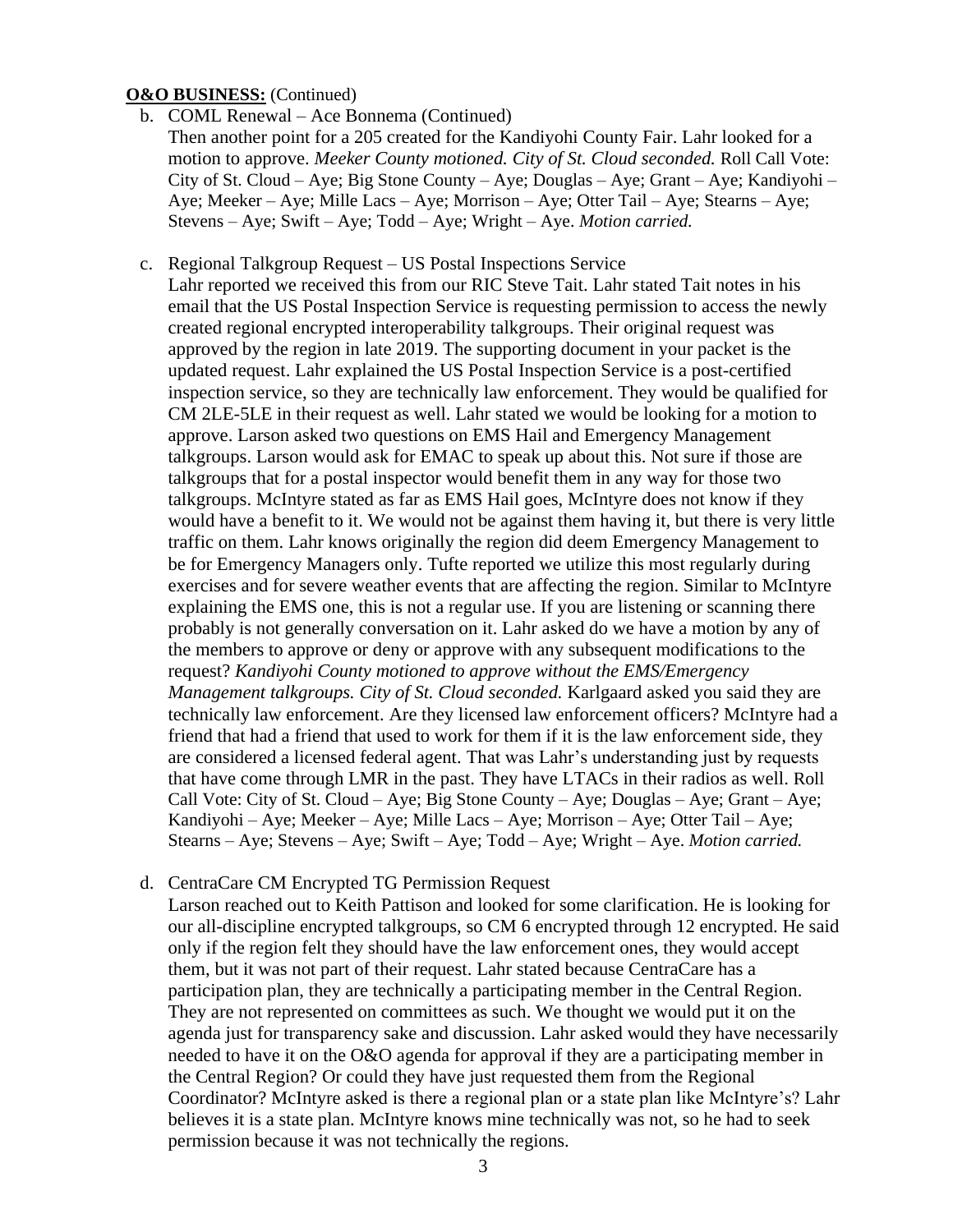## **O&O BUSINESS:** (Continued)

- d. CentraCare CM Encrypted TG Permission Request
- McIntyre had to go to all the regions and get approval. That is how the committee handled it with us being a state plan. Lahr thinks as a matter of checking off boxes, it is probably conducive to add these requests to the O&O agenda then. Lahr asked do we have a motion for approval for CentraCare EMS to add the all-discipline regional encrypted talkgroups to their radios? It would be CM6E-CM12E. *Douglas County motioned. City of St. Cloud seconded.* Roll Call Vote: City of St. Cloud – Aye; Big Stone County – Aye; Douglas – Aye; Grant – Aye; Kandiyohi – Aye; Meeker – Aye; Mille Lacs – Aye; Morrison – Aye; Otter Tail – Aye; Stearns – Aye; Stevens – Aye; Swift – Aye; Todd – Aye; Wright – Aye. *Motion carried.*
- e. Meeker County Participation Plan Amendment

Lahr reported Meeker County is looking to reroute a connection to the Zone 4 master site in St. Cloud. Sheriff Cruze explained our T1 provider tripled the cost to us. We are just finding a less expensive route to do that. Originally, we had a direct link through T1. What we are going to do is we will use a T1 to a state tower that has microwave. The microwave signal will send it up to St. Cloud. Lahr noted they do have approval from MnDOT ROC. They did also submit this request to the LMR in January and it was approved there pending approval at the region. Do we have a motion from the O&O to approve this request for Meeker County? *Grant County motioned. Todd County seconded.* Roll Call Vote: City of St. Cloud – Aye; Douglas – Aye; Grant – Aye; Meeker – Abstain; Mille Lacs – Aye; Morrison – Aye; Otter Tail – Aye; Stearns – Aye; Stevens – Aye; Swift – Aye; Todd – Aye; Wright – Aye. *Motion carried.* Lahr will make mention at the next LMR just to update the committee that it was approved by the Central Region.

f. O&O Committee Attendance 2021

Lahr reported it lists the membership as of 2021 and the attendance of those delegates or alternates for last year. If you have any changes in your committee membership please forward that documentation to the City of St. Cloud.

## **JOINT BUSINESS:**

- a. Regional Strategic Plan  $-\frac{0 & 0}{1}$  Users focused goals
	- Lahr reported we will have this on our agenda for the foreseeable future.
		- i. Regional Encryption Capabilities discussion

Lahr reported this has been a hot topic of conversation since last fall when the BCA put out some encryption requirements for CJI data over LMR. It has been brought up for discussion at several state committees and at the RAC. Most of our sheriffs or police chiefs have received those notifications or requirements from the BCA so there are a lot of questions surrounding what is CJI data that is being transmitted and what needs to be encrypted. How we come up with some sort of a plan statewide to meet those requirements. At the RAC meeting, Myers had brought up that there was some discussion at Finance. A desire to come up with a base-level inventory of radios or subscribers that may need to be replaced and/or upgraded to meet these requirements.

Myers stated what we are looking at is trying to get an inventory. We know from pulling reports from John Anderson, so we know how many subscribers are on the network, but we have no idea what they are. The reason we need to get this inventory is we are going after money with the legislation session starting at the end of the month here we are looking to go after some of the surplus dollars that are out there to aid in replacement and getting folks that do not have radios.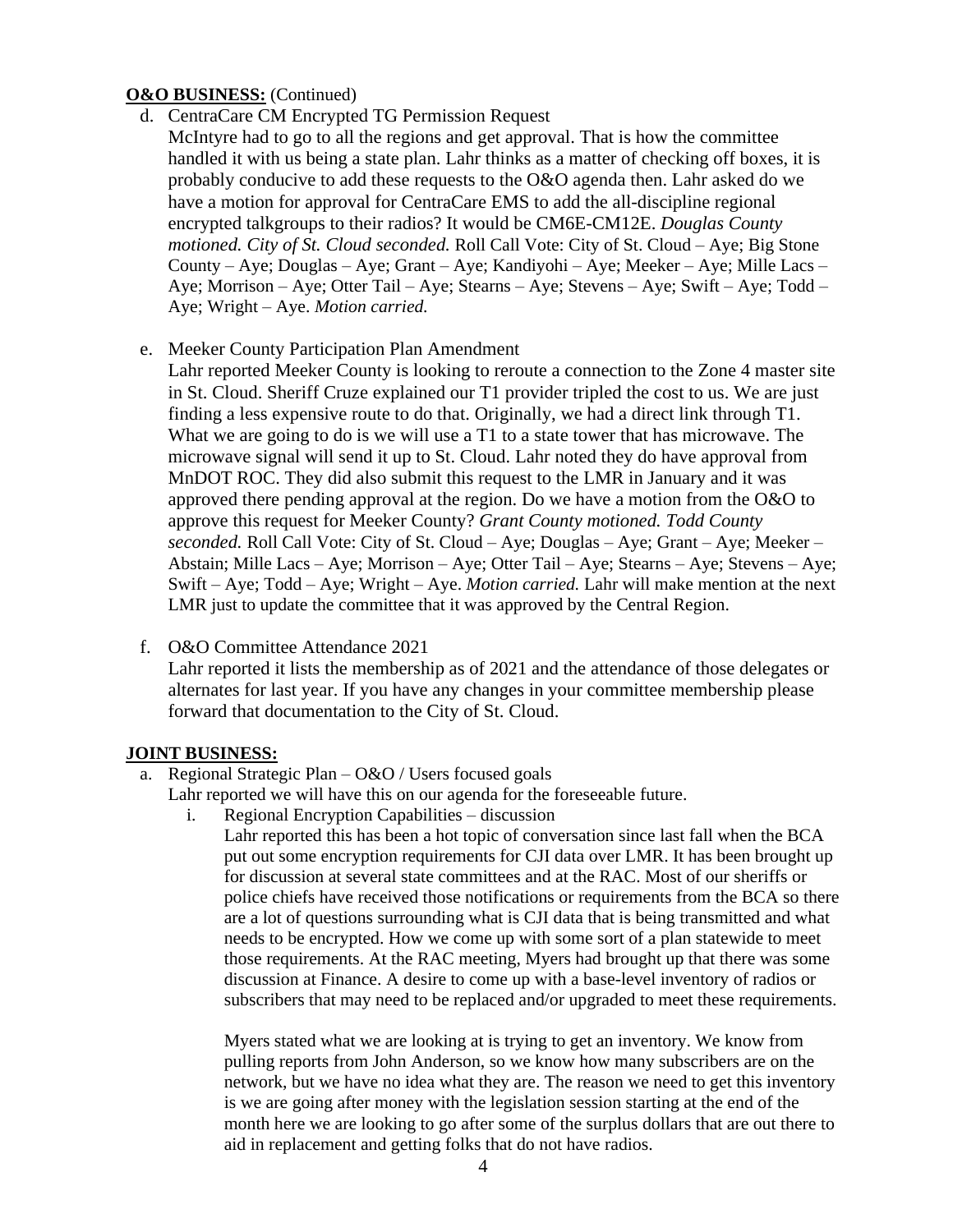- a. Regional Strategic Plan  $O&O$  / Users focused goals (Continued)
	- i. Regional Encryption Capabilities discussion (Continued) Myers explained we are trying to figure out what the capability of the radios that are out there. Getting the models, manufacturer, etc. It is on the SMG for the  $26<sup>th</sup>$ . They are going to reach out to the admins. But, not every admin attends that. So, we are trying to be proactive and get this. The Finance Committee would like to have this so we can put together budgetary numbers so we have a reasonable ask, and be able to support that ask when we reach out to the legislators. It is imperative we get this inventory. We can go through with some of the information for Motorola radios we know that some of these are going to be coming end of life and not supported here in the next 2-3 years. And that is why it is imperative we have the models. As Larson had presented to our local interop group here in St. Cloud, if you pull back the radio we need to know if they are 'A' ends or 'B' ends, because that is going to determine when they are going to end of support. Also looking at what level of encryption is in the radio right now to know if your radios can be upgraded, or if they have to be replaced. If we are going to ask the legislators for it we have a short window to collect this information. The other component to it is once we know this, and we have an idea for the subscribers, we are also looking at what is it going to take for the management side of these keys, like OTAR. We are going to come up with estimates as to what we have to put on the system backbone to be able to manage these keys. And then there are other things we are going to develop through the process, the timeliness, and standards. Right now, we are looking at getting as close to an accurate inventory on the subscribers we have on the system and then trying to come up with a best guess for however we have to put on the core of the system.

Lahr stated with this initial ask, it seems like we are coming up with this potential budget request through a legislative session. Are we tying that to this requirement from the BCA/FBI requirement for encrypting CJI? And if that is the case, should we start with are we primarily looking for the inventory or the capabilities of law enforcement radios at this time, because that is where that ask is tied to? Or should we also be gathering all of our other subscriber inventory data in regard to the disciplines as well for interoperability purposes?

Myers replied part of it is tied to that, but we have been having the discussions about encrypting radios since the last SCIP planning. We went through and looked at what it is. One of things that Myers would say is frustrating or concerning is we always say we gear towards law enforcement, but law enforcement works with the other disciplines on it. One of the examples Myers gave, if someone patched across a conversation between law enforcement and someone else and they have got CJI information, because the other component is what do you do if we are logging that talkgroup? Now that talkgroup has to be encrypted at rest as well. It is more than just law enforcement, it is looking at making sure all your radios are capable and we will vet that out, but Myers would not just fix on law enforcement. Myers would look at what your entirety of your fleet is to get that information. We will vet that out at the end. To Myers it makes more sense to collect all of what you have for radios. Larson and Myers had a discussion on this as to what about the fire agencies and the other ones. Those individual agencies within a county did not do it. The counties did the participation plan for all their discipline, for public works, etc., so they should have some level of inventory on that. That is all we are trying to get right now. Myers does not really care about the discipline, Myers is just looking at what do you have on the system right now.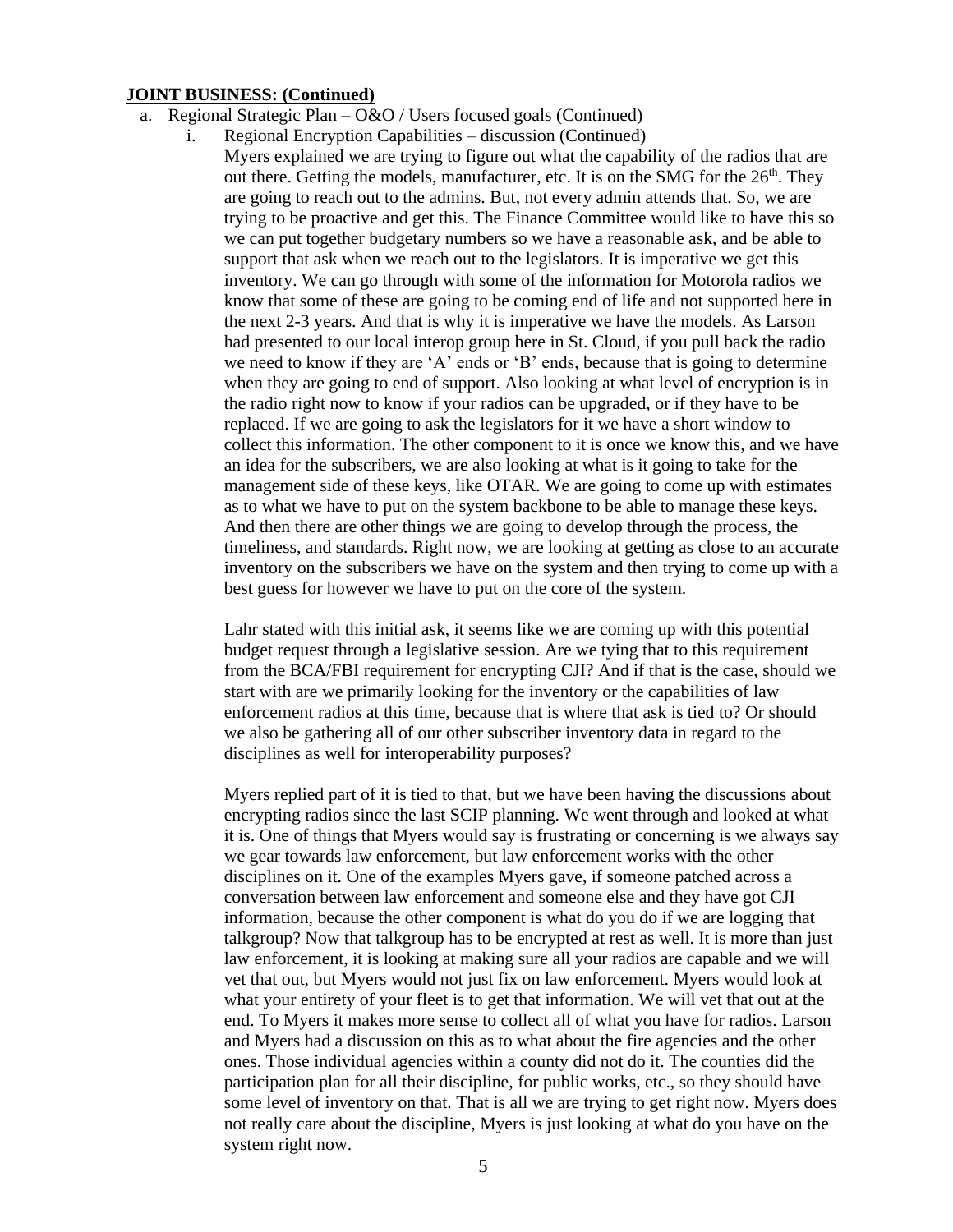- a. Regional Strategic Plan  $O&O$  / Users focused goals (Continued)
	- i. Regional Encryption Capabilities discussion (Continued) Larson pulled up a spreadsheet that Lahr created for inventorying her own agency radios. Larson explained unless others have thoughts on how to modify this, this is what Larson was thinking as a template to help everyone create the inventory. Recognizing this is asking for some detailed information. Larson realizes as system admins you may not have this level of detail. You may need to work with whomever you utilize to maintain your subscribers, or you just might not have this information based in a spreadsheet form. Larson explained how Lahr listed out her agency, and it was a law enforcement discipline, they are Motorola radios and then she lists out by each line which models they have within their agency. Whether it is a mobile or a portable. What Myers was mentioning is the BN/AN difference on Motorola equipment. For instance, you could have an APX6000 portable radio that your agency purchased maybe 6-7 years ago and it works just fine. But, if you pull off the battery and look on the radio itself underneath where the battery goes, there is a white label and it will list out some information like serial number, and model number. The model number will have a whole bunch of alphanumerics, but at the very end of it, it will have two characters. And it will either say AN/BN. AN means it was the first revision of the model of radio. BN means it was a revised model. The BN for the 6000 came out a few years ago, and that is going to continue to be supported. Whereas, the AN model is not going to have the same level of support as the BN radio. That is one of the reasons why we are asking that question, so we understand the life expectancy from the manufacturer for support. We then include a count, so you include how many of each of those models. If you are aware of what encryption types are within the radio, you can include that for these models. If you have got 6000Li's that differ you can include multiple lines for that. The white boxes are fillable. And the grey boxes have the drop-downs to help you out with the models. Not everyone has Motorola equipment, so Larson did his best to include Kenwood, EF Johnson, Tait, and Harrison and BK radios as well. Larson has reached out to Motorola to get some additional information to help us translate. Once we have got this inventory, it will help your agency translate what the capabilities of your equipment is. Larson has also reached out to Brandon Communications for assistance with similar information. Larson is not sure if we have Harris, Tait, or BK units in our region, but if we do, Larson can reach out to those vendors as well for similar information to help out.

Larson explained a Change Management workgroup commissioned by the LMR Committee is looking at more than just what this BCA/FBI requirement is looking at for encryption type. Larson pulled up a Motorola spreadsheet. The Motorola information which is a similar stuff Larson is looking for others. Includes information about the model, type of encryption that the radio is capable of, it you are able to have the DES-OFB which is currently the state interoperable one. And AES which is the higher level the Change Management workgroup is trying to figure out a migration process. And some additional information regarding how many encryption keys are capable of being held in that radio and further discussion regarding integrated voice and data and over-the-air rekeying to keep the keys of the utmost security and rotate them.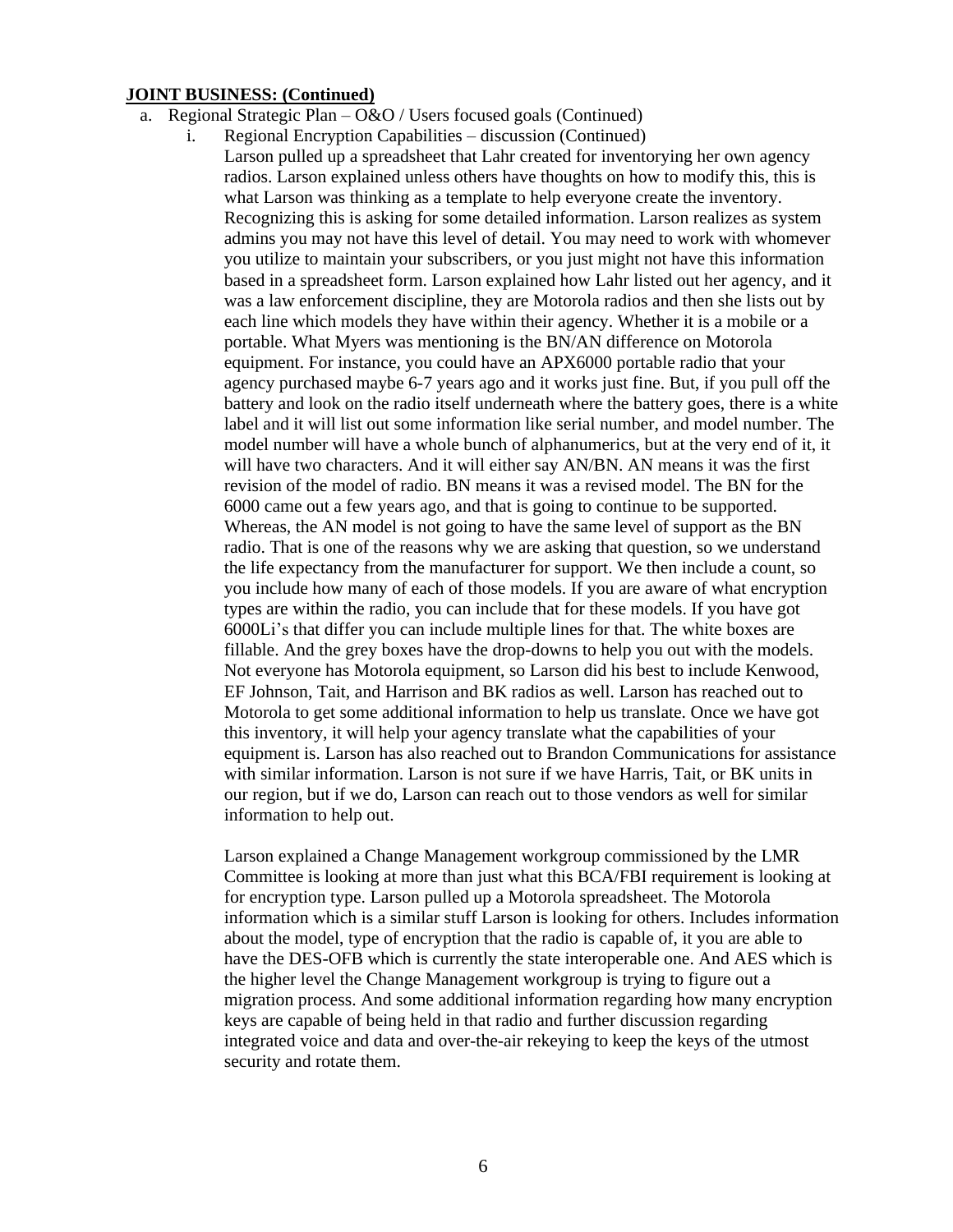- a. Regional Strategic Plan  $O&O$  / Users focused goals (Continued)
	- i. Regional Encryption Capabilities discussion (Continued) Myers added one of the other things we touched on was what is called CJI data. There is going to be more in-depth discussion here at the Monday Regional Quarterly. If you need to find more information about it, Myers would suggest that you get logged in.

McIntyre suggested one more yes/no tab on the spreadsheet just to have people double-check if they have multi-key or not for the interoperability side of it, you need that. Larson added for those that are unaware, multi-key is a software feature you purchase with your radio along with encryption which allows you to have multiple encryption types in your radio and multiple keys.

Lahr asked does anyone have any concerns about their ability to gather this information? Do you know what your inventory capabilities are? Do you have any concerns about that? Would you be able to work with your radio shop if you have a radio shop maintaining your fleet? Does anyone have any concerns about this request, or about anything related to this topic?

Bonnema spoke for Kandiyohi County it would be a big time thing is the biggest issue. And from Big Stone, Bonnema knows they are probably going to have to just rely on what the radio shop has. It seems like we have kind of done some of this stuff putting things into CASM and there seems to be a push again in the regional plan for CASM and here we go again what round is this?

Lahr read Greiner's comments in the chat. Greiner is stating that you do not have concerns about gathering the inventory on your radios, but again it would take some time. Lahr asked Myers do you suggest that agencies start with their law enforcement radios first just so we can get that? Is there a priority on what discipline we gather in the forefront? Dependent on the size of your agencies, Lahr is looking at upwards of close to 2,000 radios for Stearns County gathering this data and maybe having to go out to some agencies just to verify Lahr has correct information. Just to look at the physical radios themselves.

Myers understands it is a large ask. We do our best guess. Get what you can, and we will try and go from there. The challenge we have got is this is a very tight window to get it. You can make it a priority if you want. If we do not have the information when we make our ask for money, they will give priority to that. If you know you need radios, you are going to have to do this in some form depending on what the BCA and the Feds go with the encryption we have there, but then it is more than just that item. Myers knows this is asking a lot to try and get done in a short window, so you can make priority to your law enforcement, but Myers goes back to the point, you are still going to have CJI information that goes more than just to your law enforcement.

Lahr noted we are not asking for perfection, correct? We are asking for some ballpark figures. Myers replied ballpark best guess that we can make a reasonable ask. Myers cannot just go to legislation and say I need \$200 million dollars for radios. When we are building our case, part of what we are trying to leverage is the BCA requirement, but there are other things we talked about. Because what you have for encryption right now is not really encryption, because it has already been compromised and we have known this for how many years.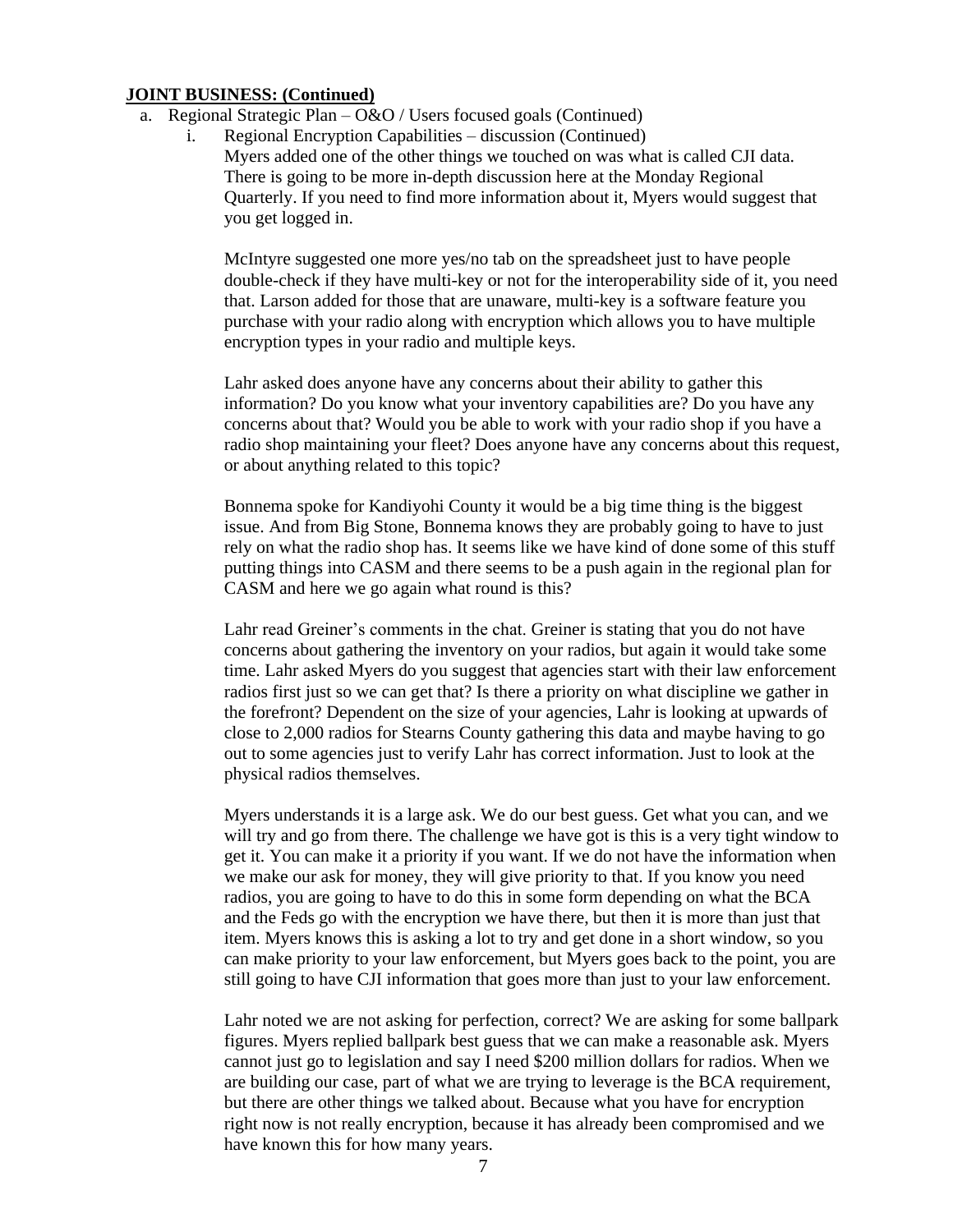- a. Regional Strategic Plan  $O&O$  / Users focused goals (Continued)
	- i. Regional Encryption Capabilities discussion (Continued) To Myers it is more than that, here is an opportunity for us to get some one-time monies, but it takes a little bit of effort. If you do not want to put the effort in, then don't complain. Everybody is looking for funding to replace their radios. And this is an opportunity we can go there. You can prioritize it how you want, but we are just trying to get our best case number that we can present to the legislators.

Karlgaard asked should we include something in here about dispatch consoles and VPMs? Karlgaard just learned recently that our VPMs here in Otter Tail are not currently capable of AES. Karlgaard started this a few months ago before this whole encryption topic came up just because Karlgaard is interested in utilizing some AES for Otter Tail County talkgroups and Karlgaard is waiting on a quote from Granite right now for that. Karlgaard's second question is Karlgaard had thought someone had mentioned that would maybe be a chargeable upgrade or if it was part of the SUA. Does anyone know?

Lahr asked as far as adding them to VPM's the console specific encryption? Karlgaard stated making the VPMs capable of AES encryption. Lahr asked making a clean sweep across the state ensuring that all consoles have AES capability? Karlgaard replied yes. Lahr does not know. We would have to check in with either Tim Lee or ECN to either check, or negotiate that. Karlgaard agrees with the others, the information on the radios is a big ask for time and effort, but it can be done.

Smith asked is this gospel? The people that put this in place the FBI/BCA, were they realistic in realizing the cost this is going to be for the State of MN and across the country? Is it possibly something that would go away? Smith understands the reasoning behind encrypting the CJI data.

Myers talked to the BCA when this came out and they did think about it. How long have you worked in government? It is a Federal mandate that comes through. If you go back to when they were doing 2FA when they got challenged. They could get challenged and remove it. But, as Myers said before, this is an opportunity for multiple reasons. This is just one of the things we are going to present in our arguments to the legislators saying, 'In order for us to get into compliance we would like to tap into the surplus we have.' But we also know the encryption we currently are using in our radios has been compromised, it is not really encryption. Myers does not know why you would put something in that can be compromised. And also looking at the other thing we had discussions on we looked at let us find out if we are going to ask for money to get folks that are searching for funds to try and get radios, and the folks that are on the system and have been on for sometime and they are going to have to replace these radios. We know not everyone has the same level of funds available to them to replace them. We are trying to get some way we can offset those costs that we are going to have to incur at some point in the future. When you look at what is available to us right now, this is why the pressure is being put on. No, they did not consider it, but Myers does not think we should just sit on our laurels and not do anything when you have an opportunity to get some funding to upgrade them and get to an actual encryption algorithm that is not compromised and get replacement radios. It is a lot of work, and we are trying to get our best case number, but if you do not ask you can guarantee you are not going to get anything.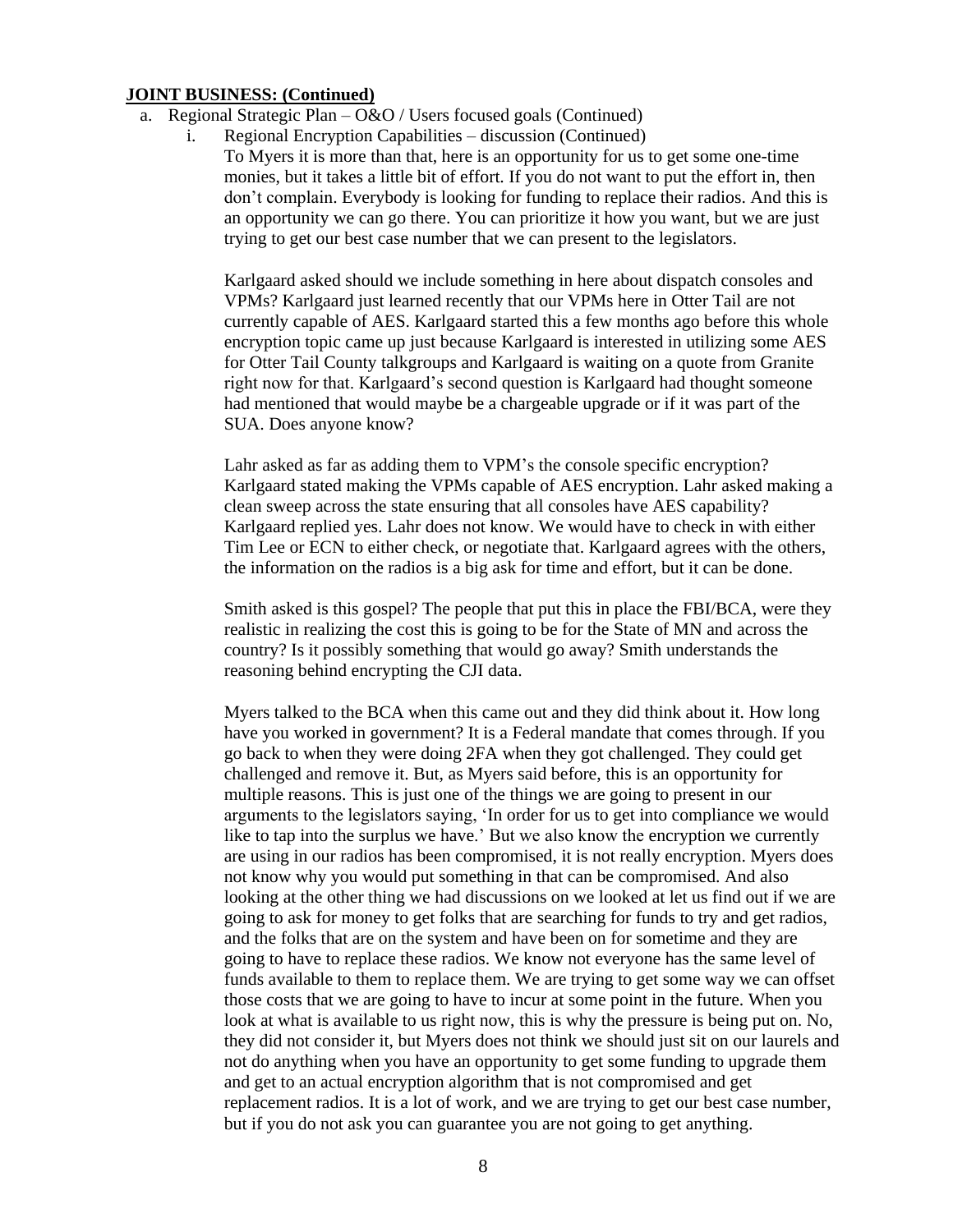- a. Regional Strategic Plan  $O&O$  / Users focused goals (Continued)
	- i. Regional Encryption Capabilities discussion (Continued)
		- Larson noted Karlgaard asked about identifying if you have AES algorithm in your dispatch VPMs. That is going to be it is a VPM by VPM check. Larson did reach out to Dave Theis, he advised one of the easiest ways is if you have a key loader that can load an AES key, you could try loading it in to see if it works. Otherwise, there is a way for him to check remotely which VPMs already have AES within the region, but that would be the O&O having to request Dave's time through the Regional Coordinator contract. Larson asked Myers what is your time frame on when you think you need this data to present?

Myers replied the Finance Committee is hoping to take action at the next meeting to start the process of how we introduce legislation or get appropriations that come back to the SECB. We would like to have this on our next meeting which is February  $10<sup>th</sup>$ .

Lahr stated we will get this inventory spreadsheet sent out to all of the system administrators and/or agency contacts and see what we can get. Larson can get this sent out to all the system admins. Larson has that contact list made already. If there are others that want a copy of this template, reach out to Larson. Larson is more than willing to work with any of the agencies to help you out with this. And like it was said earlier here, be as detailed as you are will benefit your agency for knowing what you do, and do not, need. But, like Myers said, ultimately, if you have a good sense of what you have and what you would need, then let us get that documented as well.

Myers added there has been a push from the state, this came out for an update to CASM. We are collecting this information and it is not in vain, because we can funnel this information in so we have it. But, it comes down to it is one thing to put it in there, but are you going to maintain it. There has been discussion as to providing additional training and doing the upgrade, so that is another vein that is moving forward. Myers knows it is a lot of work, but you have an opportunity to potentially get funding to help upgrade/replace aging radios. And it also provides us one of the goals we have on our regional plan is looking at going back to CASM and getting that. It seems like we are repeating this stuff, but at least there is more value than just getting the numbers we need to ask for money from the legislators.

What Bonnema is getting at with the CASM is instead of just pushing that locally, is that something the region should be trying to encourage the LMR as far as participation plans and stuff all of that could be put into CASM, and that could be the repository that is kept up-to-date, so that things do not fall behind. If we keep that up and running and current, we would not constantly come up against these battles.

#### ii. CASM Awareness and Training

Larson knows in the past the region has hired out for CASM training and back then the region committed to utilizing CASM in all forms for communications inventory and interoperability. We have discussed just prior to COVID about trying to put together our own type of training class. Larson has not had the time to be able to put that together yet. Larson is looking to see what our next steps are and how do we identify and reinvigorate usage of CASM? We found over the last few years with Northern Lights Taskforce, Operation Safety Net, and other real life events, that if we would have had the data in CASM it would have made the pre-planning for those events and seeking out of information from the rest of the state so much easier.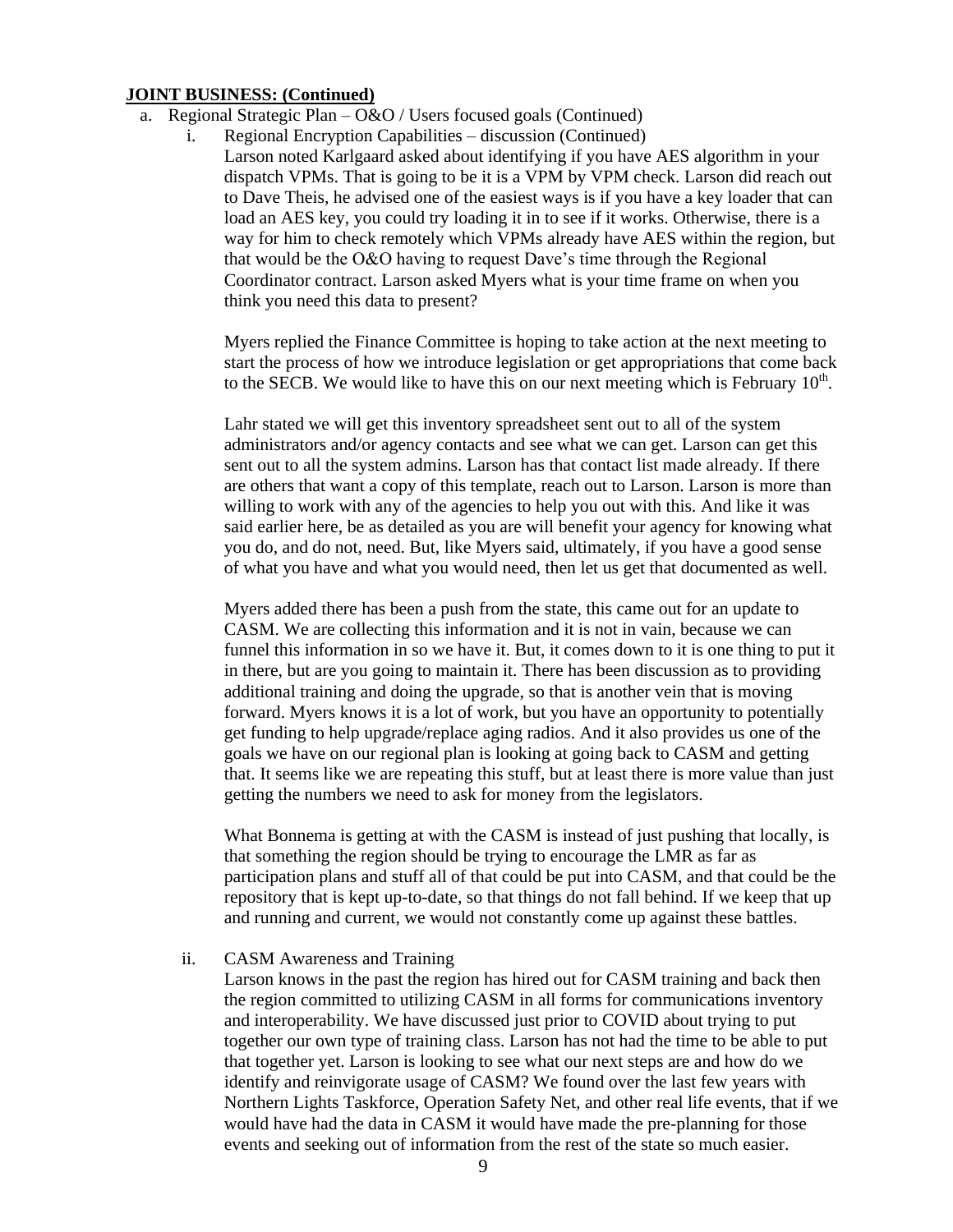- a. Regional Strategic Plan  $O&O$  / Users focused goals (Continued)
	- ii. CASM Awareness and Training (Continued)

Larson explained just like what Bonnema mentioned, ECN came to all the regions asking in preparation for Northern Lights, what additional communications equipment do you have available that the northern regions could use? That is all information that should have already been in CASM. We have discussed before that CASM is only as good as the data that is in it and how fresh the data is and complete the data is. Larson does not know what the next steps are how to move forward.

Myers responded yes we need to stress this. Myers sent Larson an email this morning that Myers got from SCIC. There is a refresh coming to CASM. So, if we are looking at training, Myers would hold off, and we need to do some investigation. Find out when that refresh is actually going to happen. And what does it do to the data that is already in there. Is it going to change data that is in there? But, then as we talked about our regional plan, we have this as a priority on it. And this is what we present to the Board saying this is a priority if we want to make regional policy saying not a 'shall,' but it is highly recommended, or best practices, that you do this and start doing that. If we sit back and wait nothing is going to happen. Myers thinks that is the first approach to start looking at do we want to define it, or make it a requirement, or best practice? Put that best practice guide together and then follow-up as Myers said earlier as to what is this refresh going to entail? What does it do to the data that is already in there and go that route. Myers thinks that is the course that this committee, and making that recommendation back to the board, so the board says yes, we are behind this and make it a regional policy or whatever you want to do.

Lahr asked for thoughts on keeping both of these items in particular on our next agenda for either continued discussion or discussion on the progress of what our region was able to gather as far as the encryption subscriber inventory. And a discussion on the potential of adding that data into CASM and continued discussion on additional items that should be updated regionally from our participating members into CASM. We can continue that discussion on training after a refresh.

Larson stated something that is on our regional strategic plan and dovetails nicely into CASM would also be including a topic of COMU. COMU greatly benefits from up-to-date CASM information when responding to events pre-planned or emerging. Right now, our COMU group we do have strong membership with it, but it is an unofficial group of the region. That was one of our strategic plan goals of bringing it underneath the umbrella of the region. That might be a good conversation for future meetings.

Lahr replied in regards to the regional strategic plan, we can update the sub items on our agenda here to 'regional subscriber inventory,' 'CASM updates and awareness, and 'COMU awareness' topics just to update or keep the process on each of those topics moving. Lahr stated we will get that inventory spreadsheet out and if each agency can do their best to get that information gathered and sent back to Larson. Lahr is always available for any questions. We will see what we can do to get at least some information back to go to Finance in February. Larson will email it out to all the system admins. The Finance Committee meets February 10<sup>th</sup>. Larson explained their meeting packet has to be out a week prior. If you get the data back to Larson on Wednesday, February  $2<sup>nd</sup>$  that gives Larson an opportunity to put all the data together for Myers for his meeting packet on Thursday.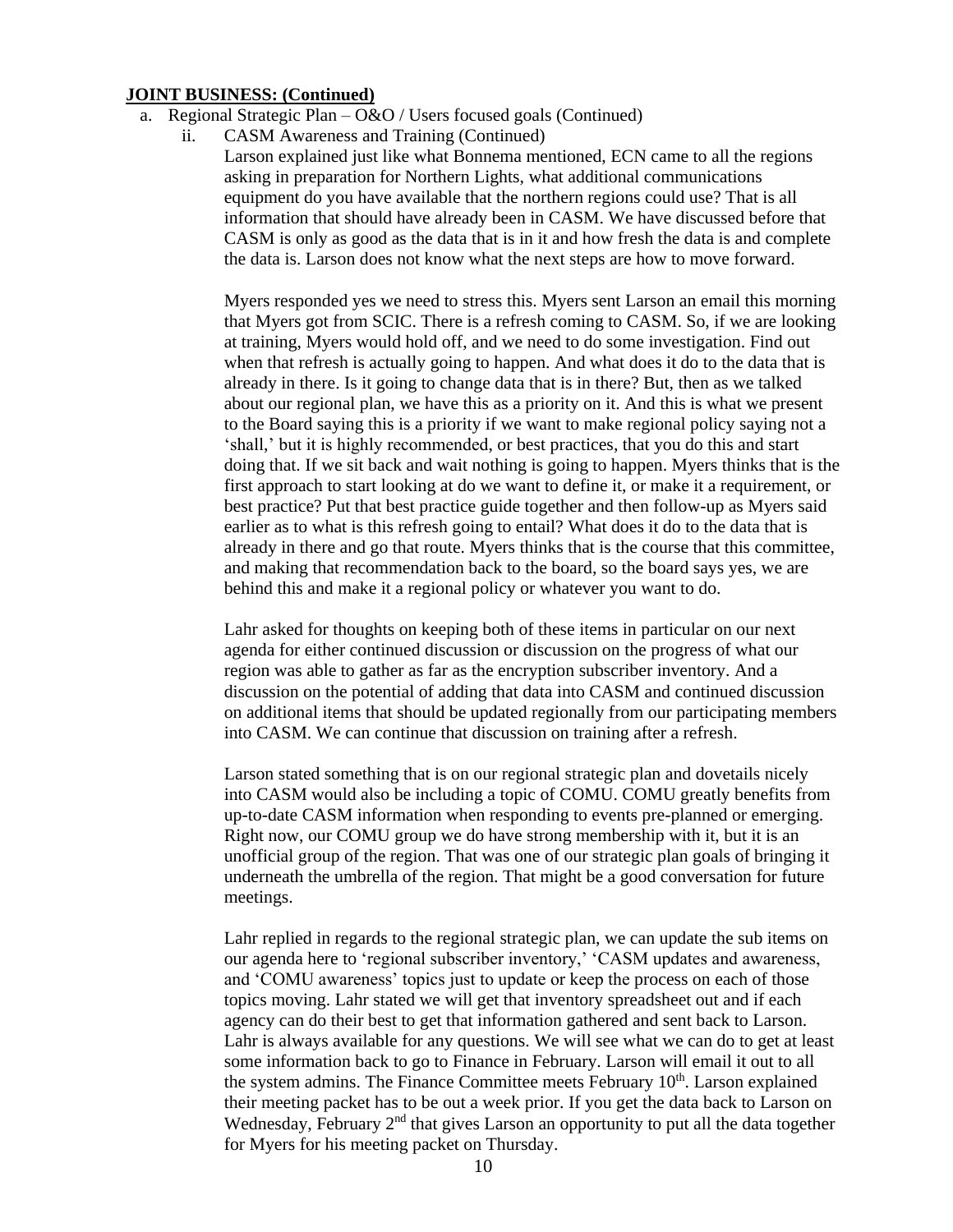## **USER BUSINESS:**

- a. ARMER Radio Instructor Training April  $12-13<sup>th</sup>$ 
	- Lahr reported there are 8 spots remaining for the course in April. McIntyre asked is that something like in the past if we cannot get those 8 spots filled will we put that out to other areas to try and fill? Lahr believes that is the consensus. Lahr explained the region is paying for this training out of the regional budget, because it was not available to be reimbursed by grant funds. We want to make it available to our regional members first, but we ultimately do not want those spots just to fall to the side either. We want to make sure somebody is able to make use of that. Lahr believes we will open it up. Lahr asked Myers if he had an opinion on when we send this to be posted statewide. Myers would say we give it to the end of March. That gives them two weeks for someone outside of our region.

Myers noted one of the discussions we had at the RAC a question came up about what is on our training roadmap for 2022. Knowing we do not have any grants, but if there is something we want, we can go to the board and ask to do the same thing we are doing for this Train the Trainer. Myers thought we were going to have a discussion what does the User group or this group want to see for training if any for 2022 outside of the radio Train the Trainer?

McIntyre knows the state is providing a few things, but it sounds from what we are seeing that within the first 40 minutes of putting it out there those classes fill up, so anything we can do regionally. McIntyre thinks the networking we have done on some of the system admin and radio training has always been really good, especially as things keep changing. If there is anything with either one of those that are possible to consider.

Myers stated what we have done in the past, on the training roadmap Shari also lists down at the bottom classes and when the last time we had those classes. If those classes are a value we can send that out to this group and bring it back at next month's meeting. And we can get the board to take action at their March meeting. We can present it to them with an update saying we are looking at training for the calendar year and we hope to bring something back to them in March and then coordinate with On Target, or whatever the training is, that we can get it on the calendar, because they are going to fill up. Myers would suggest we send that out, take a look at what we have done in the past with training. If there is value add, or there is a need for it let us know. McIntyre added if we can all take a look and bring back recommendations for next month's meeting that would be greatly appreciated. Or, if there is anything new out there that anybody can think of that is not on there, please bring that forward as well.

b. User Committee Attendance 2021 McIntyre noted we have our User Committee attendance for 2021. You can take a look to see how things are going.

## **REPORTS:**

RIC Report No report.

## **CMESB:**

#### Emergency Services Board (ESB)

Will meet next week. Myers reported the agenda will go out tomorrow. We had made a request from the committees to have information. It will be their first meeting. We will have some discussion. We will add the item about training to there. And give an update as to where we are with our regional plan.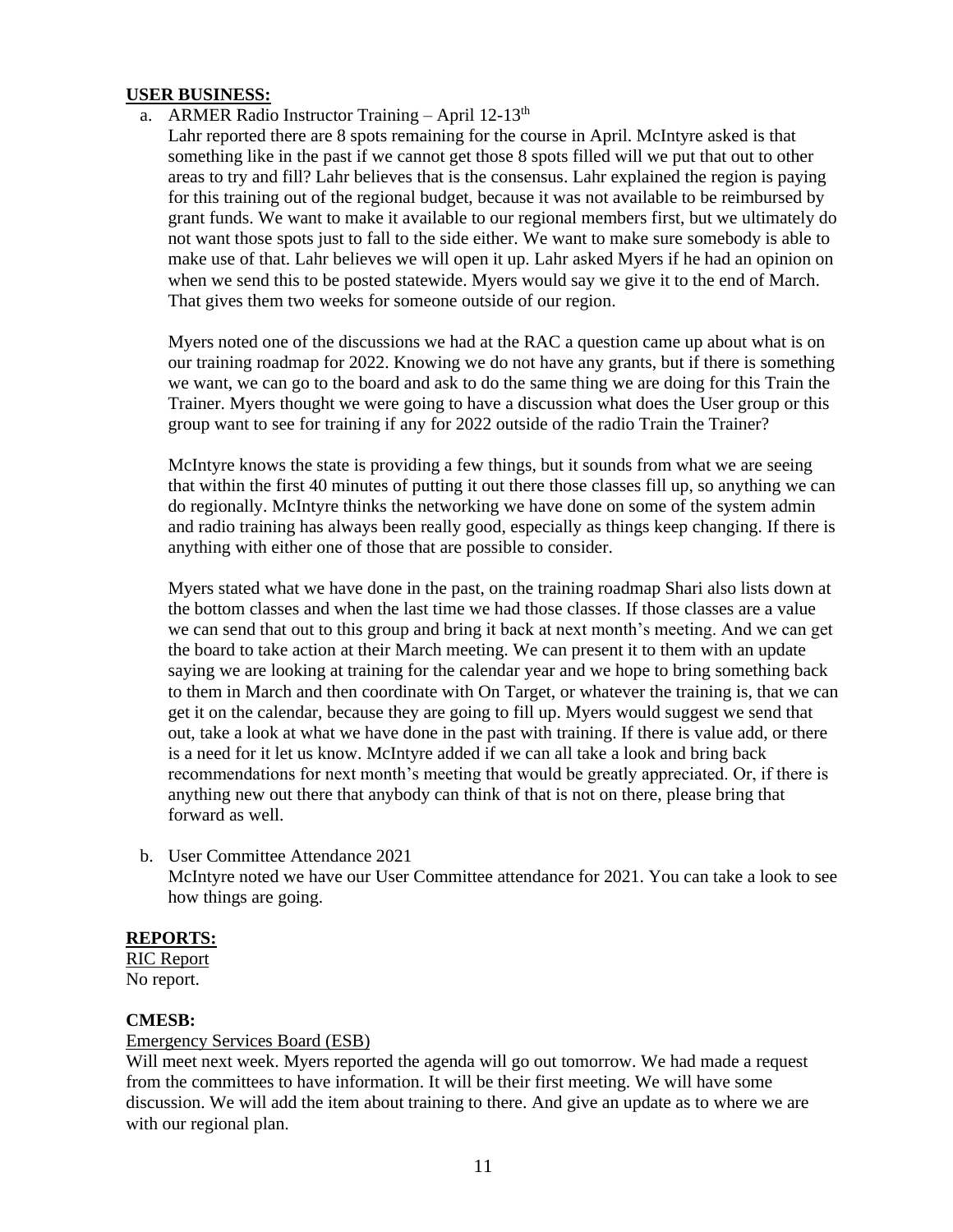## **REPORTS: (Continued)**

#### **CMESB: (Continued)**

#### Regional Advisory Committee (RAC)

Met last week. Myers reported we did not have a whole lot other than the discussion we just talked about was the training was the one item we wanted to bring to this group. We did talk about the request from ECN on getting the inventory. It was mentioned it would be discussed here.

#### Next Generation 911 Committee (NG911)

Met last week. Booker reported we did have elections for Chair and Vice Chair which remain the same. We did have some discussion regarding the RapidDeploy project moving into the next steps. We did take action on making a formal request to ECN to draft an MOU document so all the project details and responsibilities are clearly outlined.

#### Emergency Management Advisory Committee (EMAC)

Met December  $8<sup>th</sup>$ . Johnson reported at that meeting we voted on EMAC officers. They remain the same as 2021, Chair is Johnson, Vice Chair is Richard Ward from Wright County, and secretary is Lynn Siegel from Traverse County. We did approve the 2022 meeting schedule with the understanding that our meetings for location, or being hosted virtually, are subject to change due to the COVID pandemic. Through that approval and the discussion, we talked a little bit about moving forward post-pandemic and what that may look like. In our Bylaws we did go ahead and add, like all of the groups here, the blended option of a meeting especially during COVID or inclement weather. As we continued that discussion, it really opened eyes to the amount of time travel spent to go to our meeting verses the time the meetings take. We opened it up to just looking at what blended meetings may look like. We all agree that in-person meetings are beneficial, but we are going to continue that discussion on what we might be able to do to bridge both that gap of meeting in-person with travel time and also the virtual options like many of us on the call one of the barriers to the capabilities of doing a blended meeting is technology and the capabilities that our rooms in our facilities have. It was mentioned at the last EMAC meeting that there is a resource called the Owl, Todd County has actually purchased it already for some of their meeting spaces and it helps bridge that technology gap. Looking into some of those options as well. We also discussed moving into our strategic plans so the EMAC strategic plan was through the 2021, so we are now going to start and work on our 2022 and onward strategic plan in the hopes that will give us a direction for where we want to go with core capabilities, trainings, exercises, and then also hopefully be able to bridge that as well with any grant applications we would submit in the future.

## Regional Logger Committee:

Larson reported the regional Logger we are now meeting jointly with the RAC. At the close of the RAC meetings the Logger meeting is starting up. We still have our separate meeting agendas and meeting packets. We are just piggybacking from the RAC meeting. We do have two non-regional non-JPA partners we anticipate to be joining this year. One will be Washington County and the other one is Sanford Health EMS. Both of them were at the contract place in the process. We are waiting on contracts to be approved by both entities before we move forward for connection pieces. Both agencies have been approved by the ESB. And we are also having similarly to this meeting and RAC and everyone with the BCA/FBI encryption piece. They are also including loggers as well with that, that the recording must be encrypted both at rest and in transit. We started discussion with our vendor Northland Business Systems to see what some worst case budgetary numbers are for handling that encryption.

## Grant Updates/Current Regional Requests

Myers reported the grant we have that will be active right now is going to be Wilkin County that is their console upgrade. That was part of the SECB Grant. We are just waiting for the paperwork to be provided and we can sign it and they can start moving. The board has approved that.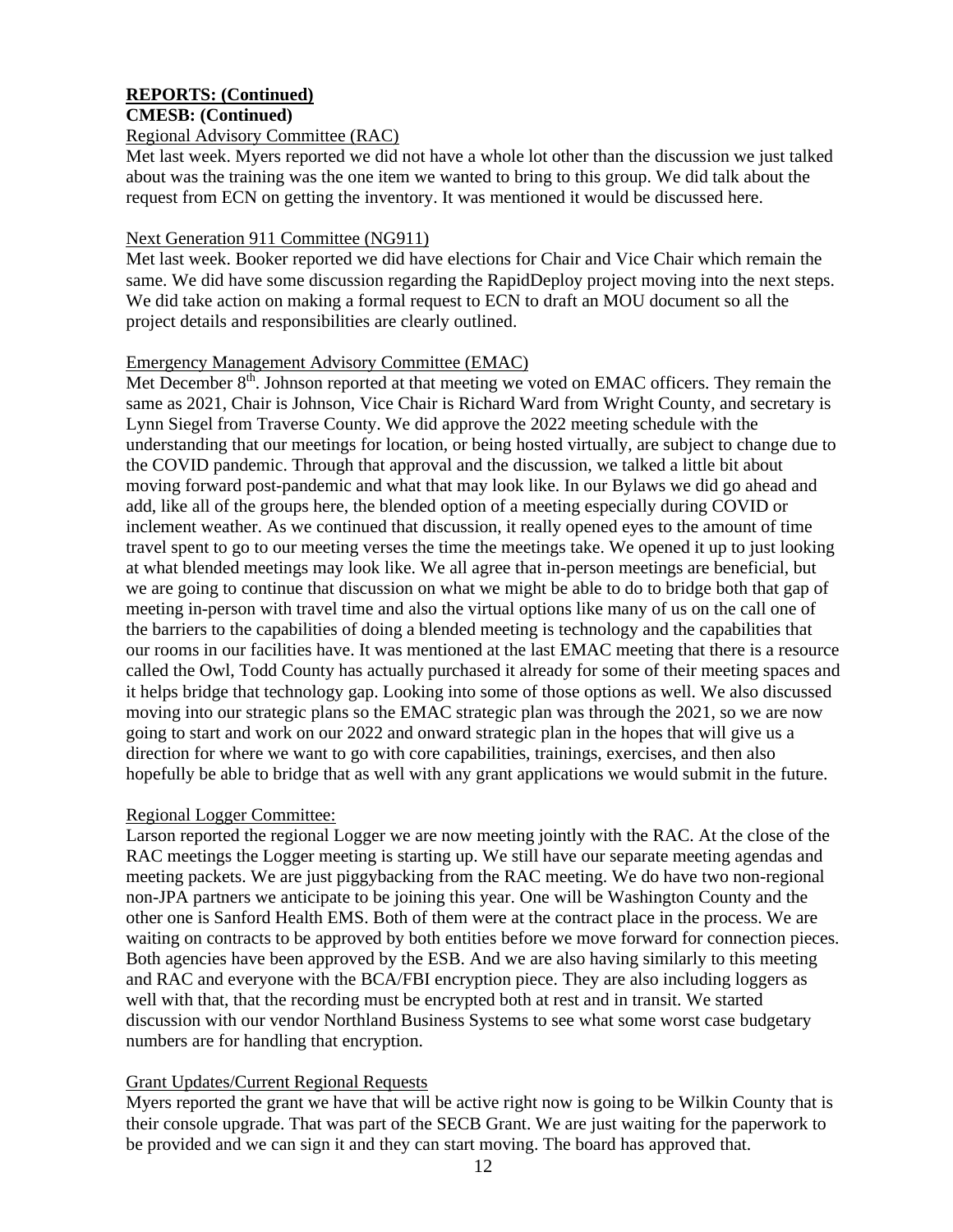# **REPORTS: (Continued)**

## **CMESB: (Continued)**

## Grant Updates/Current Regional Requests (Continued)

Myers reported the CPE Grant we are wrapping up. We are into the last quarter. We have got some issues we are trying to resolve with Motorola on the invoicing as they cannot follow directions. We had prior to the start of this grant and we struggled all the way through. Motorola is very lackadaisical in their response we do not get a lot. We have even went as far as reaching out to ECN, because the GIS Grant had a start date that would put us in compliance. We requested to see if we could move the start date of the grant, and that was declined. We are going to have to continue to try and get Motorola. Myers has went as far as saying Motorola will have to make up the difference. Myers does not know where that is going to get us, but we will keep pushing on that one. The GIS we are into the last quarter and folks are continuing to submit their work. We know there is going to be some work that will continue after the grant and we will look for other opportunities on that.

## **REPORTS:**

#### **SECB:**

# Land Mobile Radio Committee (Kristen Lahr)

Met last week. Items of interest for the Central Region were the approval of the Sanford Health participation with our Regional Logger. As well as the Meeker County participation plan change pending approval here at the Owners & Operators group. Those were both passed. Several standards were reviewed and approved. Those were all approved aside from the Response to Non-Compliance Standard which is going to go back to workgroup just for some massaging of some language. There was also an after-action report by Marcus Bruning on Operation Safety Net. And some items that came out of the after-action report that was deemed necessary to go to both Interoperability and the LMR Committee for review.

## Interoperability Committee (Micah Myers)

Met on  $18<sup>th</sup>$ . Steve Tait gave a discussion on the regional quarterly. We went through action items on the SCIP. We talked about how we are going to do our part to update the Interoperability Committee. A suggestion that was made was similar to what we took up at the Finance Committee where we have a supplemental report we do and that would link into the main SCIP plan, so we can see what all the other committees are doing. Elected Committee officers for 2022. Did some COMT/COMLs. A handful of those were approved. The standards we talked about earlier.

## • Workgroup Reports (COMU – STR – EMS/Hosp)

COMU workgroup met. Larson reported they reviewed a couple of those COMU positions that went through this month's Interop meeting for approval. They also had conversation regarding an interest in reaching out to surrounding states that have similar COMU type meetings to be able to collaborate and share experiences and ideas regarding standards, best practices, etc. Larson was unable to attend the last STR meeting.

McIntyre reported EMS/Hospitals were recently assigned Melinda Miller as a representative from ECN to oversee the workgroup. We are waiting to hear back that some of the infrastructure is still in place for our group to move forward. We are still holding off through January based on the state of healthcare and we are hoping to get going at the end of February first part of March and have meetings in 2022. If anybody is interested in being part of the EMS/Hospital groups send McIntyre an email to get on the list. Tait and Bruning have been promoting it in their other regional meetings. As soon as McIntyre hears from Miller that our list serve is still valid will get that link out to everybody.